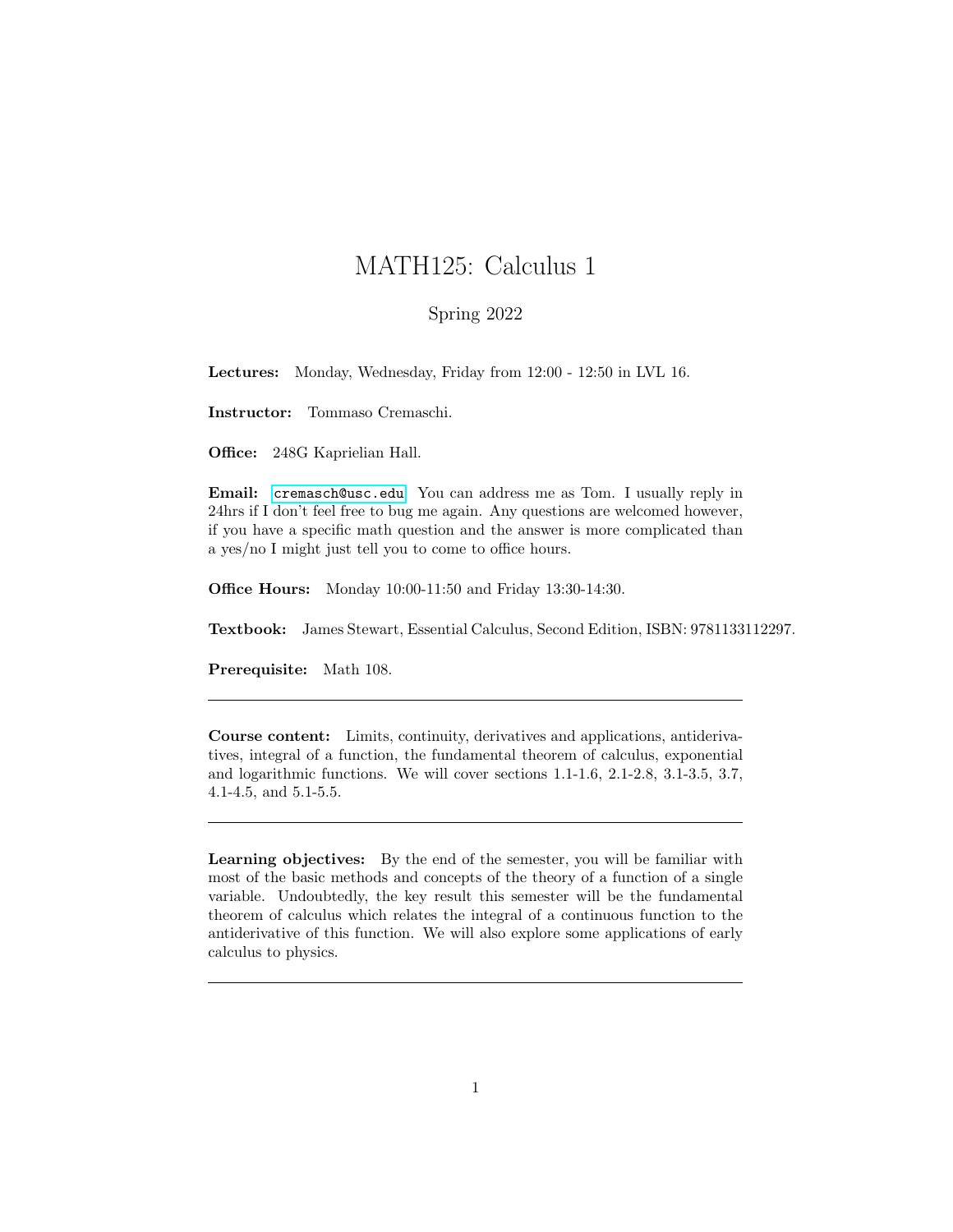Blackboard: Weekly homework assignments and grades will be posted on Blackboard http://blackboard.usc.edu. It is everyone's responsibility to visit the website on a regular basis.

Teaching Assistant: TBA Email: <TBA> Office Location: check: <https://dornsife.usc.edu/mathcenter/consulting-hours/> Office Hours: [Math Center Schedule](https://dornsife.usc.edu/assets/sites/372/docs/consulting_hours/TAschedules.pdf) on TBA. Discussion sections: TBA.

Math Center: The Math Center is located online ([https://usc.zoom.us/](https://usc.zoom.us/j/93327683617) [j/93327683617](https://usc.zoom.us/j/93327683617)) and is open on Monday to Thursday 8am to 7pm and Friday 8am to 5pm. It is primarily run by math graduate students here at USC. The office hours of your TA will also be held in the Math Center, although you can go to the Math Center at any time it is open to ask for help. See <https://dornsife.usc.edu/mathcenter/> for more up to date informations.

Homework: Homework is where you will practice problems, some of which may be harder or take more time than those given in lecture or discussion. Assignments, with the textbook problems and due dates, will be posted on Gradescope under *Homework*. They will be due on the stated deadline by 11:59 p.m., and submitted online on gradescope. Your work must be scanned into a readable, uploadable file form, such as a photo or pdf. Submissions by e-mail, or outside of the gradescope submission form will not be accepted. Your homework will be graded for completeness, and a select few problems from your homework will be checked for correctness. Late homework is not accepted. The lowest two homework scores will be dropped.

Quizzes: There will be weekly quizzes, given during discussion on Thursday. Each quiz will contain problems from homework questions due that week or class material and from historic class finals. There will be no make-ups on quizzes for any reason, but your lowest two scores will be dropped.

• Exam 1: February, Wednesday 2/23 (tentative).

Exams: There will be exactly 3 exams. The first two will be held in our regular room and time. If you cannot be there on the date of an exam, you must contact me at least a week before the exam to make other arrangements. If you no-show for an exam and attempt to contact me afterward, do not expect to be allowed a make-up exam.

The Final will be a cumulative exam. It is university policy that no student may take this exam early or be allowed to skip it, so plan your travel appropriately.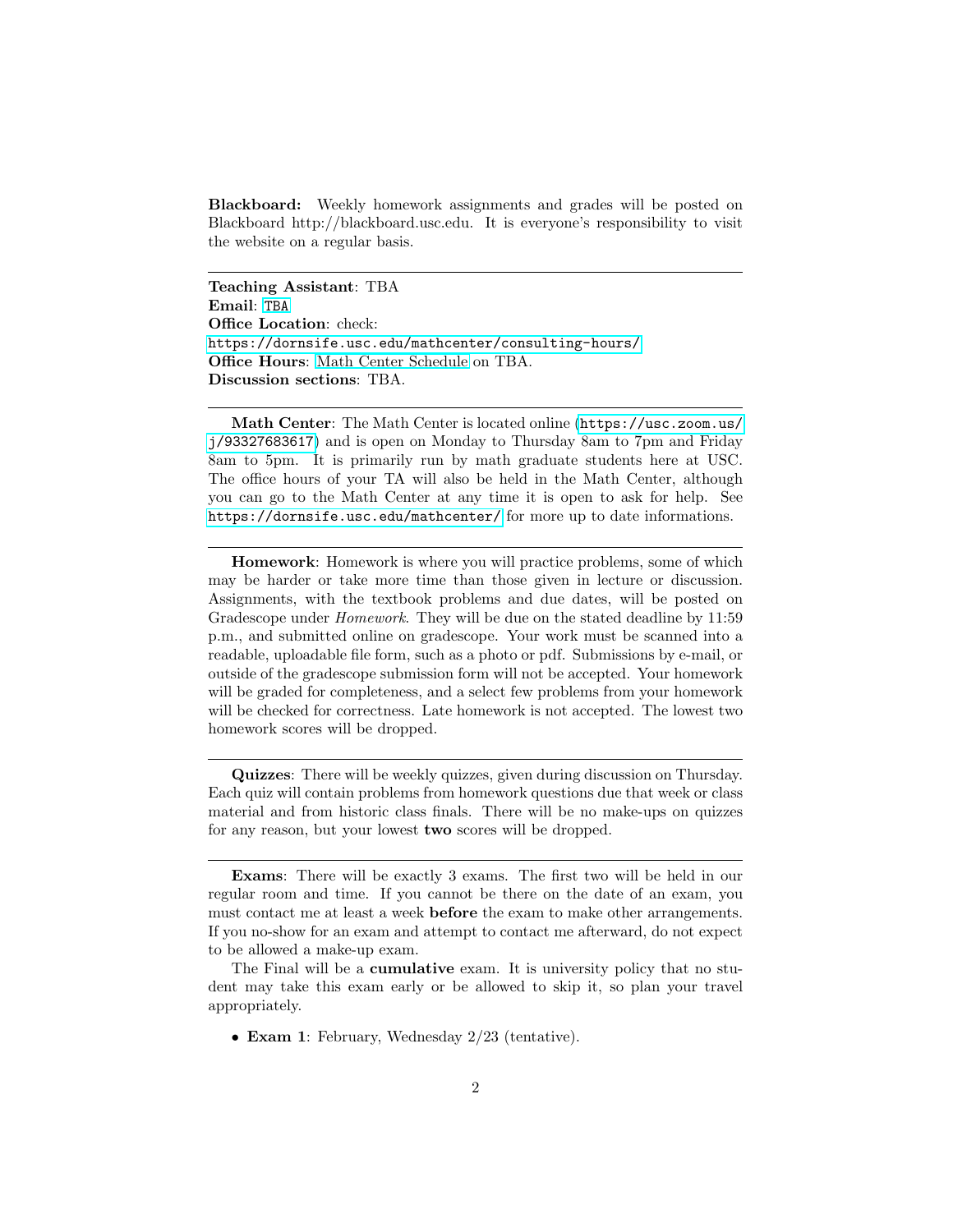- Exam 2: April, Friday 4/1 (tentative).
- Final Exam: Wednesday May 11, 8:00-10:00.

If there is a scheduling conflict for an exam, you must let ME (NOT the TA) at least 2 weeks before the examination. A scheduling conflict must involve an activity sponsored and approved by USC (marching band, athlete event, etc.). In particular, the university club or organisation in question must send an official request, with the Dean's approval, to all faculty. Personal activities do not qualify. FAILURE TO ATTEND AN EXAMINATION WILL NOT BE EXCUSED UNDER NO CIRCUMSTANCES.

Exam/Assignment Policy: For quizzes you may use a standard scientific non-graphing calculator. Just make sure to show work on the actual assignment. For exams you cannot use a calculator but you can use a 8.5"x11" sheet of notes, front back, handwritten.

Catastrophic internet failure in case of online lectures: In the unfortunate event that my internet cuts down (say for 5+ minutes) and I am unable to resume the lecture I will separately record the full lecture and upload it to blackboard.

Grading and Curves: Your grade for the course will be calculated as follows:

- Homework: 15%
- Quizzes: 10%
- Midterms: 20% each
- $\bullet$  Final: 35%

Individual exams and quizzes will **not** be curved, except in the rare case of a typo or error that makes a question unsolvable.

At the end of the course, it is possible that final letter grades may be adjusted to reflect the final distribution of the scores in the class. Such a curve would always be in your favour, else the standard 10-point interval for the raw score would apply. However, no one will know if such a curve is necessary, or what the curve would be, until all grades are in and all drops are made. Don't bother asking if there will be a curve, because even if I knew, I wouldn't tell you.

Grading disputes If you feel that a mistake was made in grading your homework, quizzes or exams or that these scores have been incorrectly recorded in Blackboard, bring it to my within 10 days of the due date of the homework/quiz/exam. Any complaints received later will not be considered. Be